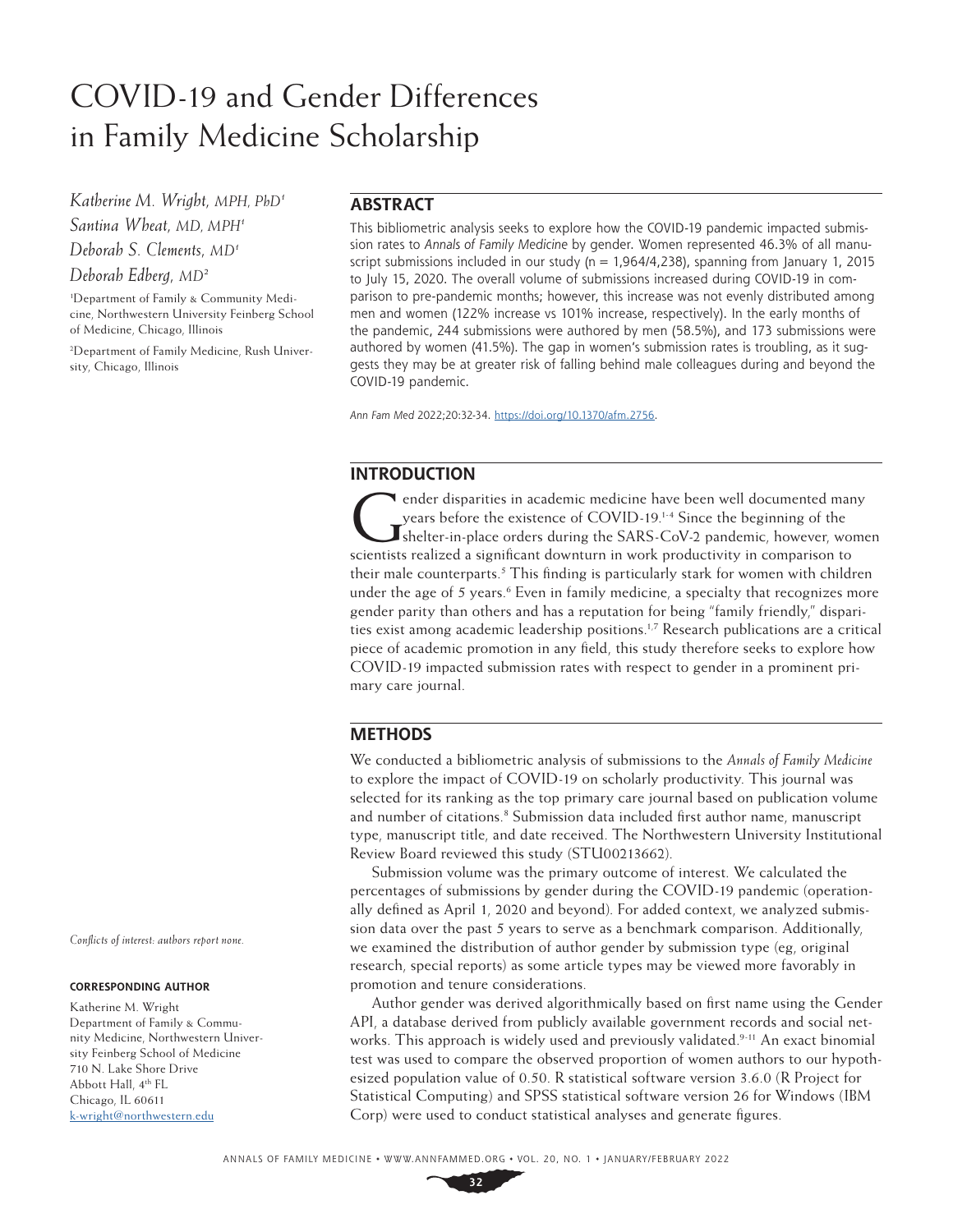## **RESULTS**

A total of 4,325 submissions were received between January 1, 2015 and July 15, 2020. First-author gender was derived algorithmically for 4,238 submissions (98%). Women represented 46.3% of all submissions (editorials, essays, innovations in primary care, methodology, original research, research briefs, special reports, systematic reviews, and theory articles (Figure 1)).

The overall volume of submissions to *Annals of Family Medicine* increased during COVID-19 compared with prepandemic months, as shown in the overlapping histograms presented in Figure 2. Submissions peaked in April 2020 amid widespread stay-at-home orders; however, this increase was not evenly distributed. In the early months of the pandemic, 244 submissions were authored by men (58.5%), and 173 submissions were authored by women (41.5%). The observed proportion of submissions authored by women during the

pandemic differed significantly from our hypothesized value of 0.50 (*P* <0.001, 95% CI, 0.367-0.464). *Annals of Family Medicine* flagged 192 submissions related to the COVID-19 pandemic; of these 76 (40%) were authored by women.

Men submitted more articles during the pandemic  $(n=244)$ compared with the same period in  $2019$  (n = 110 articles), representing a 122% increase. Women also submitted more articles during the pandemic  $(n=173)$  compared with the same period in 2019 ( $n = 86$ ); however, the percentage increase was lower, at 101%. Because different manuscript types may carry more weight in promotion considerations, Figure 3 illustrates the breakdown in submissions by article type and gender. Men submitted more original research articles and research briefs ( $n=107$  and  $n=32$ , respectively) compared with women colleagues ( $n=78$  and  $n=10$ ). Pre-pandemic submission differences were much less pronounced.





ANNALS OF FAMILY MEDICINE ✦ WWW.ANNFAMMED.ORG ✦ VOL. 20, NO. 1 ✦ JANUARY/FEBRUARY 2022

**33**